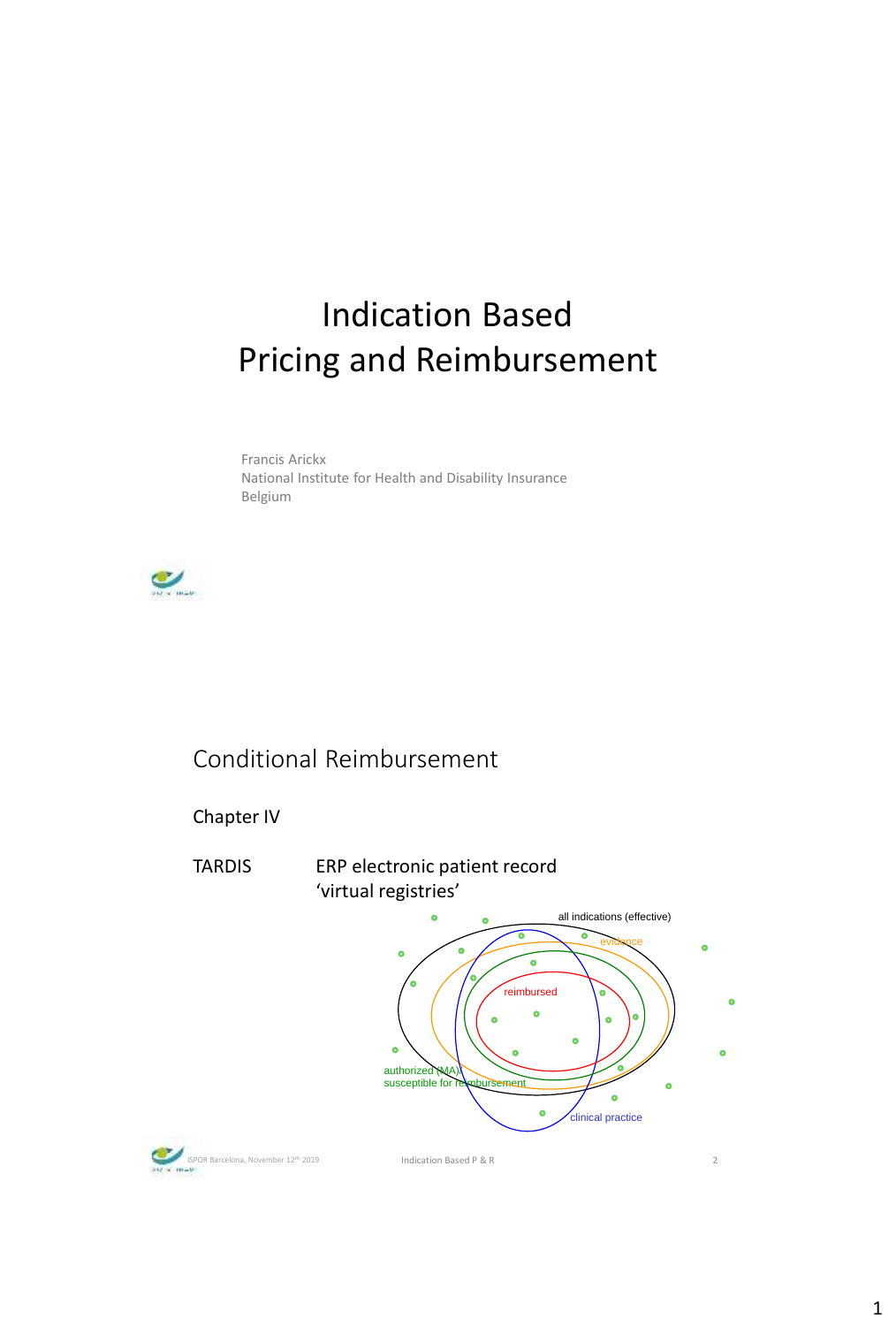Named Patient Based Reimbursement

Special Solidarity Fund

Safety Net Solution..





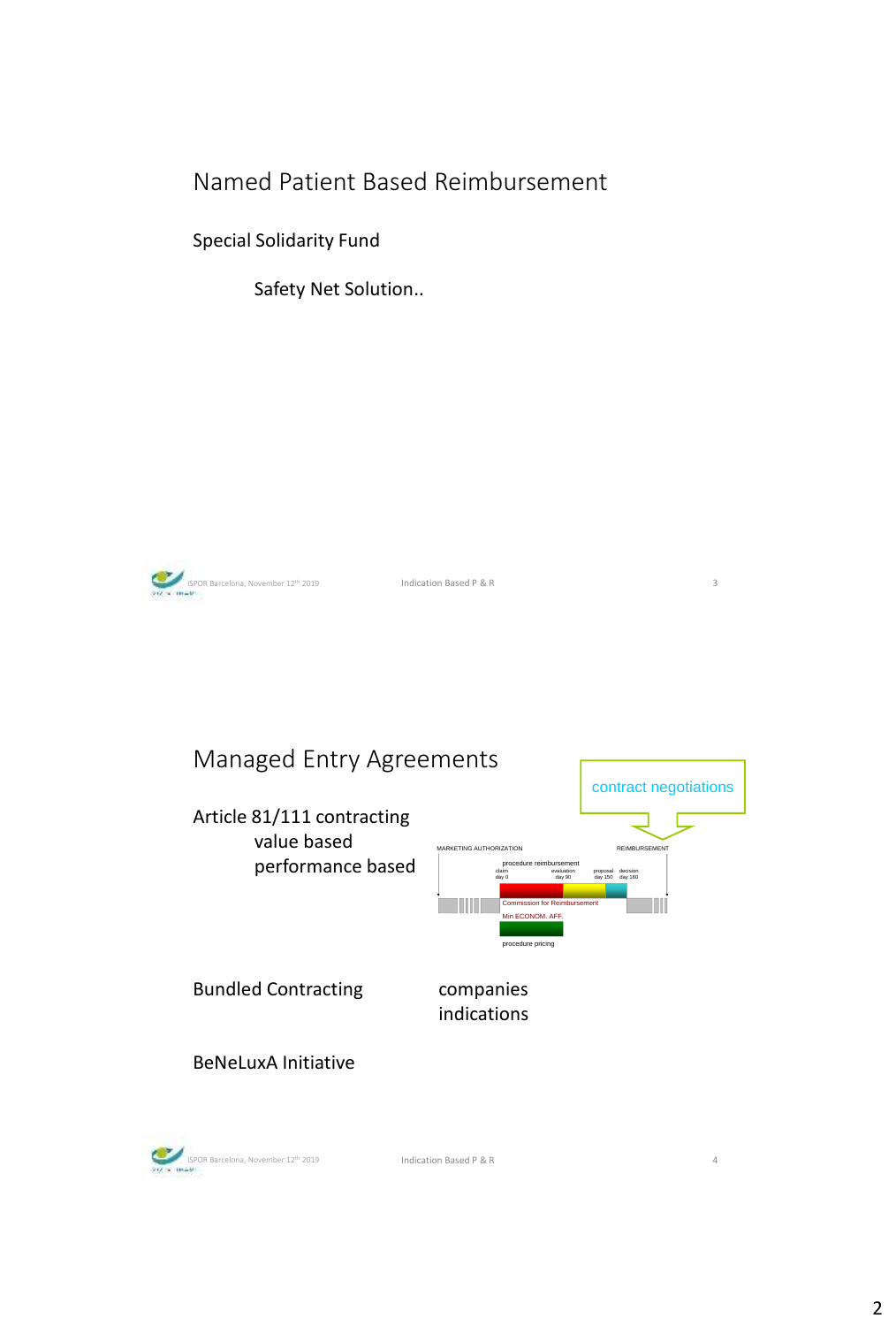#### Indication Based Pricing and Reimbursement

Value Based Pricing and Reimbursement Outcome Based Preformance Based *How well does the solution work ?*

versus

#### Indication Based

*How big is the problem ? Accountability for choices/priorities made.. Willingness to pay/invest ?*

#### Shift Risk Minimisation to Risk Sharing



#### Decision algorithm for new indications

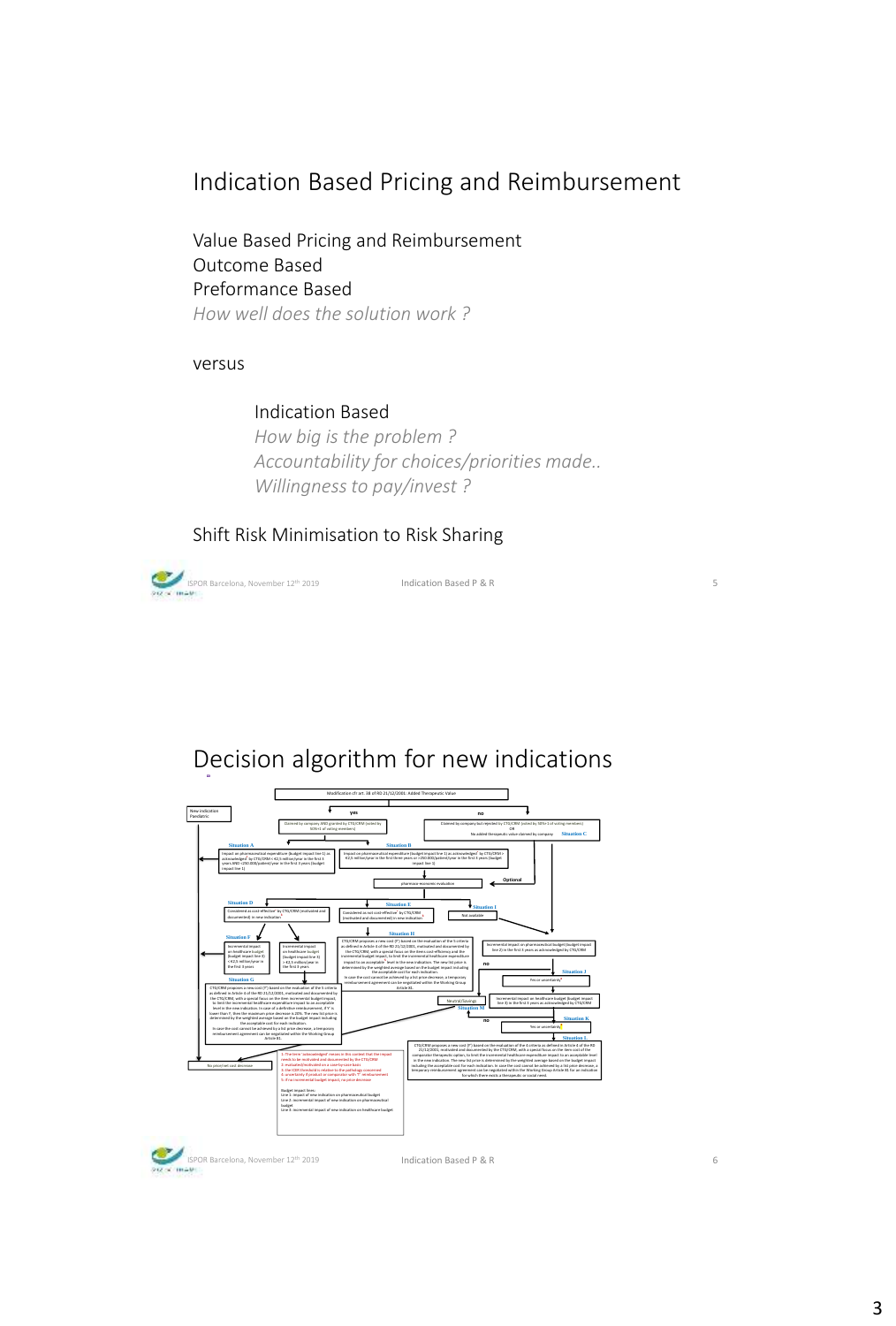### ETA ETR – prioritizing Unmet Medical Needs

KCE (Belgian health care knowledge centre)

"A multi-criteria decision approach for the appraisal of unmet needs: A pilot study"



## ETA ETR – prioritizing Unmet Medical Needs



Nineteen criteria and six conditions for reimbursement of interventions in health care

Reimbursement in health care: an agenda for change (King Baudouin Foundation – final report 2012-2015)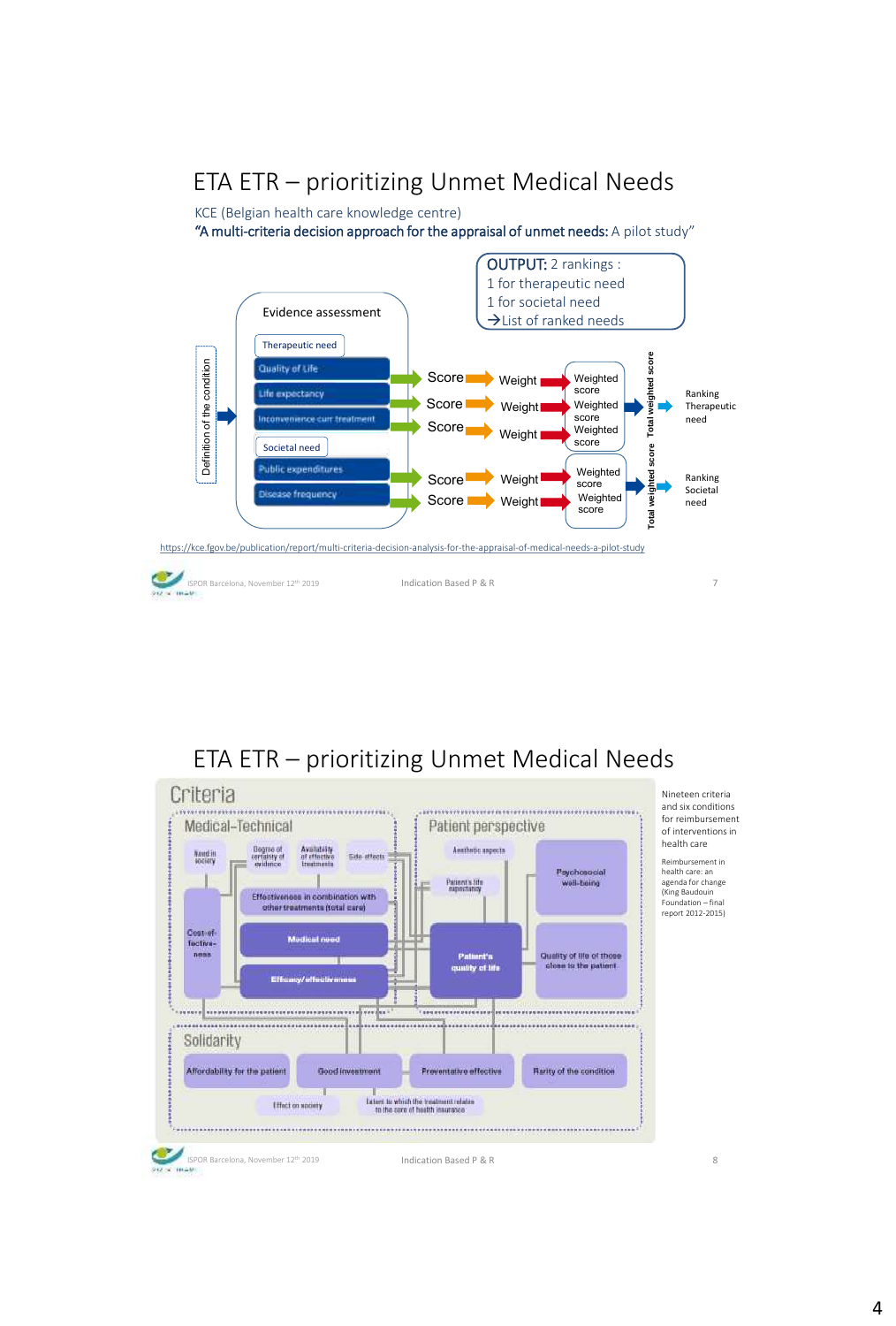#### ETA ETR – prioritizing Unmet Medical Needs

| <b>MEDICAL VULNERABILITY</b>                   | <b>Max score</b> |    |
|------------------------------------------------|------------------|----|
| Impact on life expectancy?                     | 3                | 30 |
| Impact on quality of life?                     | 5                |    |
| Rarity?                                        | $\overline{2}$   |    |
| Disadvantages actual treatment?                | $\overline{2}$   | 4C |
| <b>SOCIAL VULNERABILITY</b>                    |                  |    |
| Gender: Pregnant women                         | $\mathbf{1}$     |    |
| Age: children                                  | 1                | 30 |
| Patient's dignity undermined?                  | $\mathbf{1}$     |    |
| <b>SOCIETAL IMPACT</b>                         |                  |    |
| Societal resources (human/financial) required? | $\mathbf{1}$     | 20 |
| Public health issue?                           | $\overline{1}$   |    |

ETA ETR – prioritizing Unmet Medical Needs